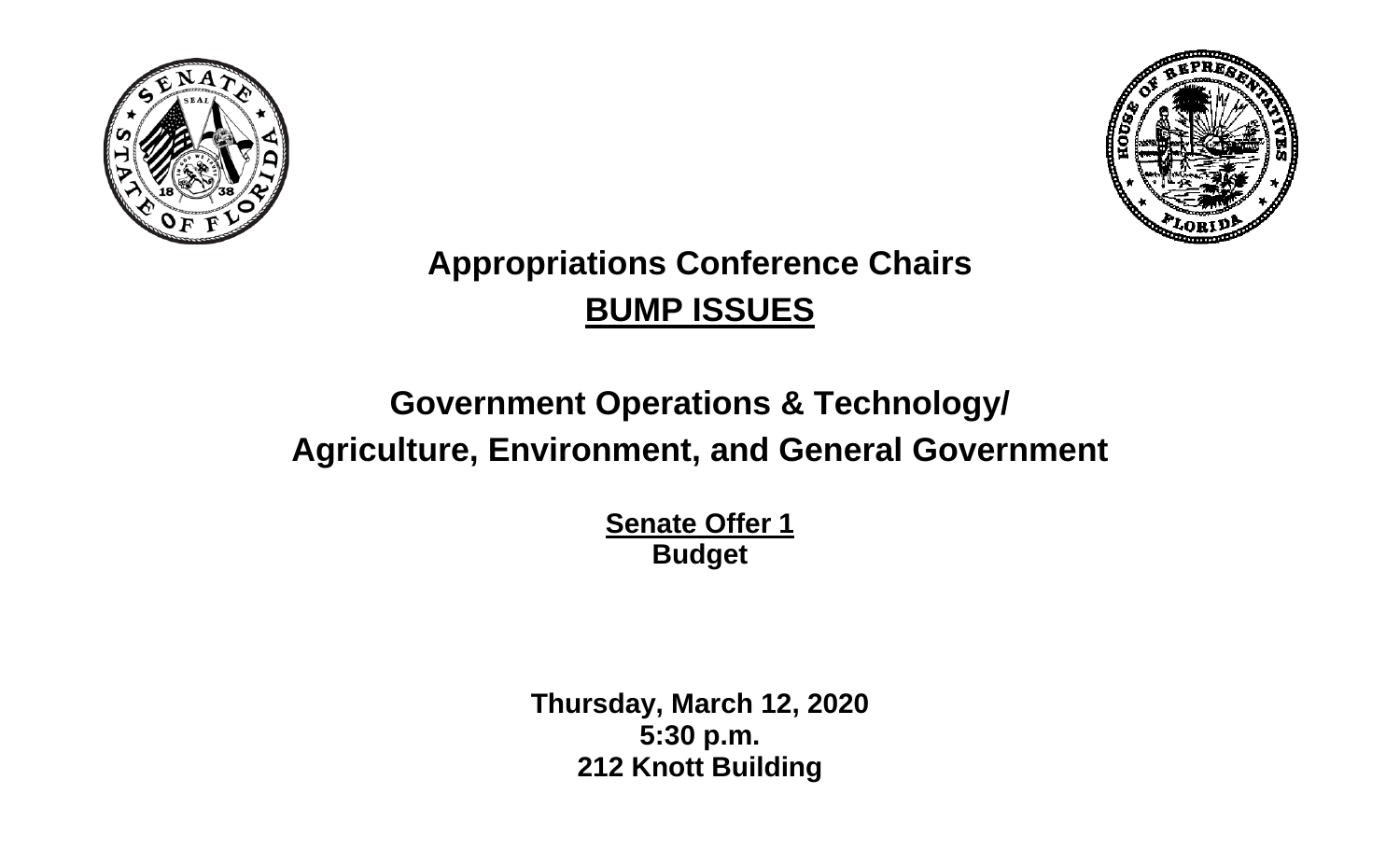## **Government Operations and Technology Appropriations Subcommittee / Appropriations Subcommittee on Agriculture, Environment, and General Government**

|                                    | <b>AGENCY / DEPARTMENT</b>                                                                                                          | <b>SENATE BUMP</b> |            |                                  |                                     |                         |                           |                    |             | <b>HOUSE BUMP</b> |                                  |                                     |                         |                          |                      |             | <b>SENATE BUMP OFFER #1</b> |                                  |                                     |                        |                           |                      |            |
|------------------------------------|-------------------------------------------------------------------------------------------------------------------------------------|--------------------|------------|----------------------------------|-------------------------------------|-------------------------|---------------------------|--------------------|-------------|-------------------|----------------------------------|-------------------------------------|-------------------------|--------------------------|----------------------|-------------|-----------------------------|----------------------------------|-------------------------------------|------------------------|---------------------------|----------------------|------------|
| <b>ROW</b><br><b>ISSUE</b><br>CODE | <b>BUDGET ISSUE</b>                                                                                                                 | <b>RATE</b>        | <b>FTE</b> | <b>GENERAL</b><br><b>REVENUE</b> | <b>NR GENERAL</b><br><b>REVENUE</b> | ALL TF-<br><b>STATE</b> | ALL TF-<br><b>FEDERAL</b> | <b>ALL FUNDS</b>   | <b>RATE</b> | <b>FTE</b>        | <b>GENERAL</b><br><b>REVENUE</b> | <b>NR GENERAL</b><br><b>REVENUE</b> | ALL TF-<br><b>STATE</b> | ALL TF<br><b>FEDERAL</b> | <b>ALL FUNDS</b>     | <b>RATE</b> | <b>FTE</b>                  | <b>GENERAL</b><br><b>REVENUE</b> | <b>NR GENERAL</b><br><b>REVENUE</b> | ALL TF<br><b>STATE</b> | ALL TF-<br><b>FEDERAL</b> | <b>ALL FUNDS</b>     |            |
| 1                                  | DEPARTMENT OF BUSINESS & PROFESSIONAL REGULATION                                                                                    |                    |            |                                  |                                     |                         |                           |                    |             |                   |                                  |                                     |                         |                          |                      |             |                             |                                  |                                     |                        |                           |                      |            |
| 16 4000040                         | In-State Tourism Marketing Campaign (HB 3203)                                                                                       |                    |            |                                  |                                     |                         |                           |                    |             |                   |                                  |                                     | 1,000,000               |                          | 1,000,000            |             |                             |                                  |                                     |                        |                           |                      |            |
| 20 Total                           | DEPARTMENT OF BUSINESS & PROFESSIONAL REGULATION                                                                                    |                    |            |                                  |                                     |                         |                           |                    |             |                   |                                  |                                     | 1,000,000               |                          | 1,000,000            |             |                             |                                  |                                     |                        |                           |                      | 20         |
| 22                                 | DEPARTMENT OF FINANCIAL SERVICES                                                                                                    |                    |            |                                  |                                     |                         |                           |                    |             |                   |                                  |                                     |                         |                          |                      |             |                             |                                  |                                     |                        |                           |                      | 22         |
| 64 4000080                         | Transfer To University Of Miami - Sylvester Comprehensive Cancer                                                                    |                    |            |                                  |                                     |                         |                           |                    |             |                   | 1,000,000                        | 1,000,000                           |                         |                          | 1,000,000            |             |                             | 1,000,000                        | 1,000,000                           |                        |                           | 1,000,000            |            |
|                                    | Center - Florida Firefighter Cancer Research (HB 3297)                                                                              |                    |            |                                  |                                     |                         |                           |                    |             |                   |                                  |                                     |                         |                          |                      |             |                             |                                  |                                     |                        |                           |                      |            |
| 66 4000210                         | Charlotte County Firefighter Decontamination Equipment (HB 4313)                                                                    |                    |            |                                  |                                     |                         |                           |                    |             |                   |                                  |                                     | 300,000                 |                          | 300,000              |             |                             |                                  |                                     | 300,000                |                           | 300,000              |            |
| 67 4000210<br>68 4000210           | Davenport Fire Department Fire Apparatus (HB 4811)<br>Davie Fire Rescue Ladder Truck (HB 4441)                                      |                    |            |                                  |                                     |                         |                           |                    |             |                   | 250,000                          | 250,000                             | 350,000                 |                          | 250,000<br>350,000   |             |                             |                                  |                                     |                        |                           |                      | 67<br>68   |
| 69 4000210                         | Kinard Volunteer Fire Department Class A Engine (HB 9119)                                                                           |                    |            |                                  |                                     |                         |                           |                    |             |                   |                                  |                                     | 285,000                 |                          | 285,000              |             |                             |                                  |                                     | 285,000                |                           | 285,000              |            |
| 70 4000210<br>71 4000210           | Margate Front Line Rescue and Aerial Truck (HB 3251)<br>Navarre Beach Pierce Saber Fire Pumper (HB 3527)                            |                    |            |                                  |                                     |                         |                           |                    |             |                   |                                  |                                     | 500,000<br>500,000      |                          | 500,000<br>500,000   |             |                             |                                  |                                     | 500.000<br>500,000     |                           | 500,000<br>500,000   |            |
| 72 4000210                         | Vorth River Fire District Port Security Emergency Response Vessel (HI                                                               |                    |            |                                  |                                     |                         |                           |                    |             |                   |                                  |                                     | 80,000                  |                          | 80,000               |             |                             | 80,000                           | 80,000                              |                        |                           | 80,000               |            |
|                                    | 1265<br>Palm Beach County Fire Rescue Diesel Exhaust System Installation                                                            |                    |            |                                  |                                     |                         |                           |                    |             |                   |                                  |                                     |                         |                          |                      |             |                             |                                  |                                     |                        |                           |                      |            |
| 74 4000210                         | roject (HB 4041)                                                                                                                    |                    |            |                                  |                                     |                         |                           |                    |             |                   |                                  |                                     | 400,000                 |                          | 400,000              |             |                             |                                  |                                     | 400,000                |                           | 400,000              |            |
| 75<br>4000210                      | Polk County - Rural Areas Fire Suppression Resiliency (HB 3435)                                                                     |                    |            |                                  |                                     |                         |                           |                    |             |                   |                                  |                                     | 500,000                 |                          | 500,000              |             |                             |                                  |                                     | 500,000                |                           | 500,000              |            |
| 91<br>140085                       | Calhoun County - Mossy Pond Volunteer Fire Department (Senate Form                                                                  |                    |            |                                  |                                     | 500,000                 |                           | 500,000            |             |                   |                                  |                                     | 500,000                 |                          | 500,000              |             |                             |                                  |                                     | 750,000                |                           | 750,000              |            |
| 93 140085                          | City of Bristol Volunteer Fire Station Renovation (Senate Form 1450)                                                                |                    |            |                                  |                                     | 500,000                 |                           | 500,000            |             |                   | 500,000                          | 500,000                             |                         |                          | 500,000              |             |                             | 410,222                          | 410,222                             |                        |                           | 410,222              |            |
| 94 140085                          | City of Longwood Fire Station Relocation (Senate Form 2252)                                                                         |                    |            |                                  |                                     | 250,000                 |                           | 250,000            |             |                   |                                  |                                     |                         |                          |                      |             |                             | 500.000                          | 500,000                             |                        |                           | 500,000              |            |
| 95 140085                          | Clay County Fire Rescue Station Building (Senate Form 2451)<br>Immokalee Fire Control District Station #30 Construction/Replacement |                    |            |                                  |                                     | 250,000                 |                           | 250,000            |             |                   |                                  |                                     | 250,000                 |                          | 250,000              |             |                             |                                  |                                     | 1,250,000              |                           | 1,250,000            |            |
| 96 140085                          | Senate Form 1029)                                                                                                                   |                    |            |                                  |                                     | 900,000                 |                           | 900,000            |             |                   | 900,000                          | 900,000                             |                         |                          | 900,000              |             |                             |                                  |                                     | 900,000                |                           | 900,000              |            |
| 97 140085                          | Lehigh Acres Fire Control and Rescue Service District - New Station<br>06 (Senate Form 2037)                                        |                    |            |                                  |                                     | 500,000                 |                           | 500,000            |             |                   |                                  |                                     |                         |                          |                      |             |                             | 1,250,000                        | 1,250,000                           |                        |                           | 1,250,000            |            |
| 98 140085                          | Suwannee County Fire Station (Senate Form 2481)                                                                                     |                    |            |                                  |                                     | 250,000                 |                           | 250,000            |             |                   |                                  |                                     | 250,000                 |                          | 250,000              |             |                             |                                  |                                     | 750,000                |                           | 750,000              |            |
| 99 140085<br>100 140085            | Taylor County Fire Rescue Station (Senate Form 1458)<br>Ocean City - Wright Fire Control District (Senate Form 1402)                |                    |            |                                  |                                     | 500,000<br>250,000      |                           | 500,000<br>250,000 |             |                   |                                  |                                     | 500,000<br>250,000      |                          | 500,000<br>250,000   |             |                             |                                  |                                     | 580,000<br>500,000     |                           | 580,000<br>500,000   |            |
| 101 140085                         | Cedar Hammock Fire Control District Regional Training Tower (HB                                                                     |                    |            |                                  |                                     |                         |                           |                    |             |                   |                                  |                                     | 500,000                 |                          | 500,000              |             |                             |                                  |                                     |                        |                           |                      |            |
| 102 140085                         | Crestview Public Safety Training Facility (HB 2891)                                                                                 |                    |            |                                  |                                     |                         |                           |                    |             |                   |                                  |                                     | 500,000                 |                          | 500,000              |             |                             |                                  |                                     | 500,000                |                           | 500,000              |            |
| 103 140085                         | Hialeah Emergency Response and Operation Center Improvements<br>HB 3973)                                                            |                    |            |                                  |                                     |                         |                           |                    |             |                   | 500,000                          | 500,000                             |                         |                          | 500,000              |             |                             | 500,000                          | 500,000                             |                        |                           | 500,000              |            |
| 104 140085                         | Marco Island Regional Maritime, Fire, EMS Training and Operations<br>Facility (HB 4825; Senate Form 1055                            |                    |            |                                  |                                     | 400,000                 |                           | 400,000            |             |                   |                                  |                                     | 400,000                 |                          | 400,000              |             |                             |                                  |                                     | 650,000                |                           | 650,000              |            |
| 105 140085                         | North Lauderdale Fire/ Rescue Training Center (HB 3479)                                                                             |                    |            |                                  |                                     |                         |                           |                    |             |                   |                                  |                                     | 125,000                 |                          | 125,000              |             |                             | 125,000                          | 125,000                             |                        |                           | 125,000              |            |
| 107 140085                         | Palm Beach County New Fire Station on Flavor Pict Road (HB 4091)                                                                    |                    |            |                                  |                                     |                         |                           |                    |             |                   | 100,000                          | 100,000                             |                         |                          | 100,000              |             |                             | 120,000                          | 120,000                             |                        |                           | 120,000              |            |
| 108 140085                         | Pompano Beach Fire Station 52 Replacement Project (HB 3789)                                                                         |                    |            |                                  |                                     |                         |                           |                    |             |                   |                                  |                                     | 500,000                 |                          | 500,000              |             |                             |                                  |                                     | 565,000                |                           | 565,000              |            |
| 109 140085                         | Apopka Fire Station (HB 2697)<br>Bronson Fire Station Replacement Project (HB 2377; Senate Form                                     |                    |            |                                  |                                     | 500,000                 |                           | 500,000            |             |                   |                                  |                                     | 500,000                 |                          | 500,000              |             |                             |                                  |                                     | 750,000                |                           | 750,000              |            |
| 111 140085                         |                                                                                                                                     |                    |            |                                  |                                     | 900,000                 |                           | 900,000            |             |                   |                                  |                                     | 900,000                 |                          | 900,000              |             |                             |                                  |                                     | 950,000                |                           | 950,000              |            |
| 112 140085<br>115 140085           | Dunedin EOC/Fire Training Facility (HB 2607)                                                                                        |                    |            |                                  |                                     |                         |                           |                    |             |                   |                                  |                                     | 1.000.000<br>500,000    |                          | 1.000.000<br>500,000 |             |                             | 1.000.000                        | 1.000.000                           | 500,000                |                           | 1.000.000<br>500,000 |            |
| 116 140085                         | Mount Dora Emergency Operations Center (HB 4083)                                                                                    |                    |            |                                  |                                     | 500,000                 |                           | 500,000            |             |                   |                                  |                                     | 500,000                 |                          | 500,000              |             |                             |                                  |                                     | 850,000                |                           | 850,000              |            |
| 117 Total                          | Sanderson Community Fire Station (HB 2501; Senate Form 1545)<br>DEPARTMENT OF FINANCIAL SERVICES                                    |                    |            |                                  |                                     | 6,200,000               |                           | 6,200,000          |             |                   | 3,250,000                        | 3,250,000                           | 10,090,000              |                          | 13,340,000           |             |                             | 4,985,222                        | 4,985,222                           | 11,980,000             |                           | 16,965,222           |            |
| 118                                |                                                                                                                                     |                    |            |                                  |                                     |                         |                           |                    |             |                   |                                  |                                     |                         |                          |                      |             |                             |                                  |                                     |                        |                           |                      | 118        |
| 153<br>154                         | DEPARTMENT OF MANAGEMENT SERVICES                                                                                                   |                    |            |                                  |                                     |                         |                           |                    |             |                   |                                  |                                     |                         |                          |                      |             |                             |                                  |                                     |                        |                           |                      | 153<br>154 |
|                                    |                                                                                                                                     |                    |            |                                  |                                     |                         |                           |                    |             |                   |                                  |                                     |                         |                          |                      |             |                             |                                  |                                     |                        |                           |                      |            |
| 161 3000100                        | Additional Resources For The Division Of State Group Insurance                                                                      | 156,000            | 3.00       |                                  |                                     | 256,033                 |                           | 256,033            |             |                   |                                  |                                     |                         |                          |                      | 156,000     | 3.00                        |                                  |                                     | 256,033                |                           | 256,033              | 161        |
| 185 4000810                        | <b>Prescription Drug Claims Verification Services</b>                                                                               |                    |            |                                  |                                     |                         |                           |                    |             |                   |                                  |                                     | 1,000,000               |                          | 1,000,000            |             |                             |                                  |                                     |                        |                           |                      |            |
| 209 4204015                        | Hernando County Public Safety Radio System Improvements<br>HB 3507)                                                                 |                    |            |                                  |                                     |                         |                           |                    |             |                   | 500,000                          | 500,000                             |                         |                          | 500,000              |             |                             | 455,222                          | 455,222                             |                        |                           | 455,222              |            |
| 210 4204025                        | Glades County E-911 Public Safety Facility (HB 4985)                                                                                |                    |            |                                  |                                     |                         |                           |                    |             |                   | 600,000                          | 600,000                             |                         |                          | 600,000              |             |                             | 400,000                          | 400,000                             |                        |                           | 400,000              |            |
| 227 083400                         | Statewide Capital Depreciation - General - DMS Managec<br>Town of Longboat Key - Smart City Implementation project (Senate          |                    |            | 55,850,414                       | 55,850,414                          | 16,000,000              |                           | 71,850,414         |             |                   | 52,470,444                       | 52,470,444                          | 17,322,968              |                          | 69,793,412           |             |                             | 51,000,000                       | 51,000,000                          | 17,322,968             |                           | 68,322,968           |            |
| 231 140085                         | Form 2446                                                                                                                           |                    |            | 1,500,000                        | 1,500,000                           |                         |                           | 1,500,000          |             |                   |                                  |                                     |                         |                          |                      |             |                             | 1,500,000                        | 1,500,000                           |                        |                           | 1,500,000            |            |
| 232 Total                          | DEPARTMENT OF MANAGEMENT SERVICES                                                                                                   | 156,000            | 3.00       | 57,350,414                       | 57,350,414                          | 16,256,033              |                           | 73,606,447         |             |                   | 53,570,444                       | 53,570,444                          | 18,322,968              |                          | 71,893,412           | 156,000     | 3.00                        | 53,355,222                       | 53,355,222                          | 17,579,001             |                           | 70,934,223           | 232        |